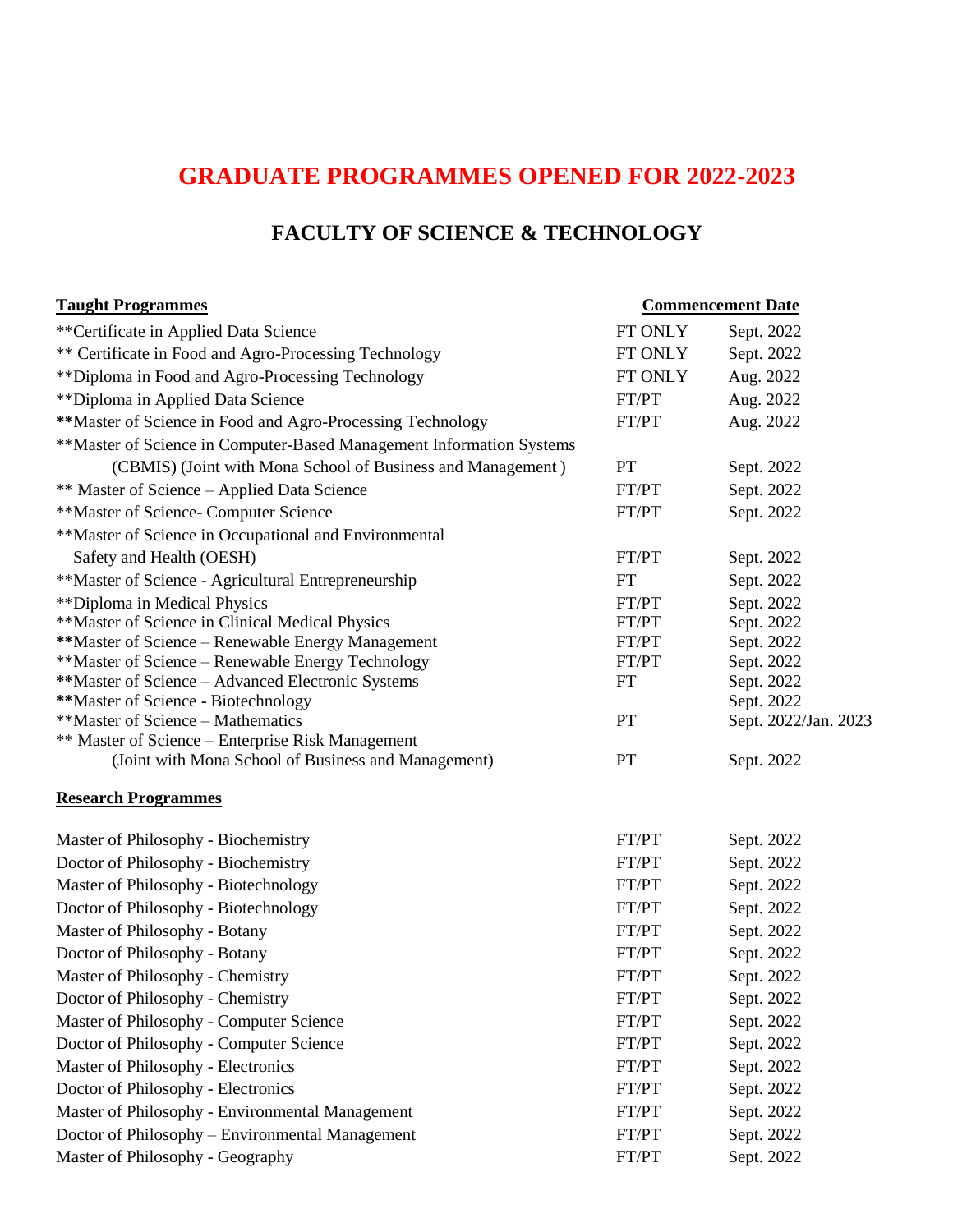| Doctor of Philosophy - Geography                          | FT/PT | Sept. 2022 |
|-----------------------------------------------------------|-------|------------|
| Master of Philosophy - Geology                            | FT/PT | Sept. 2022 |
| Doctor of Philosophy - Geology                            | FT/PT | Sept. 2022 |
| Master of Philosophy - Marine Sciences                    | FT/PT | Sept. 2022 |
| Doctor of Philosophy - Marine Sciences                    | FT/PT | Sept. 2022 |
| Master of Philosophy - Environmental Biology              | FT/PT | Sept. 2022 |
| Doctor of Philosophy - Environmental Biology              | FT/PT | Sept. 2022 |
| Master of Philosophy - Mathematics                        | FT/PT | Sept. 2022 |
| Doctor of Philosophy - Mathematics                        | FT/PT | Sept. 2022 |
| Master of Philosophy - Physics                            | FT/PT | Sept. 2022 |
| Doctor of Philosophy - Physics                            | FT/PT | Sept. 2022 |
| Master of Philosophy - Applied Physics                    | FT/PT | Sept. 2022 |
| Doctor of Philosophy - Applied Physics                    | FT/PT | Sept. 2022 |
| Master of Philosophy - Zoology                            | FT/PT | Sept. 2022 |
| Doctor of Philosophy - Zoology                            | FT/PT | Sept. 2022 |
| ** Master of Philosophy in Occupational and Environmental |       |            |
| Safety and Health (OESH)                                  | FT/PT | Sept. 2022 |
| ** Doctor of Philosophy in Occupational and Environmental |       |            |
| Safety and Health (OESH)                                  | FT/PT | Sept. 2022 |

#### *NOTES:*

*FT – Programme is offered on a Full-time basis PT – Programme is offered on a Part-time basis*

*\*\*Full-Fee Paying Programmes*

#### **INFORMATION**

### **MPhil/PhD Biotechnology - A**

Areas include: Molecular Biology, Plant Biotechnology/Biochemistry/Physiology, Medicinal Plant Biotechnology/Ethnobotany, Agricultural Biotechnology (plant tissue culture including micropropagation and